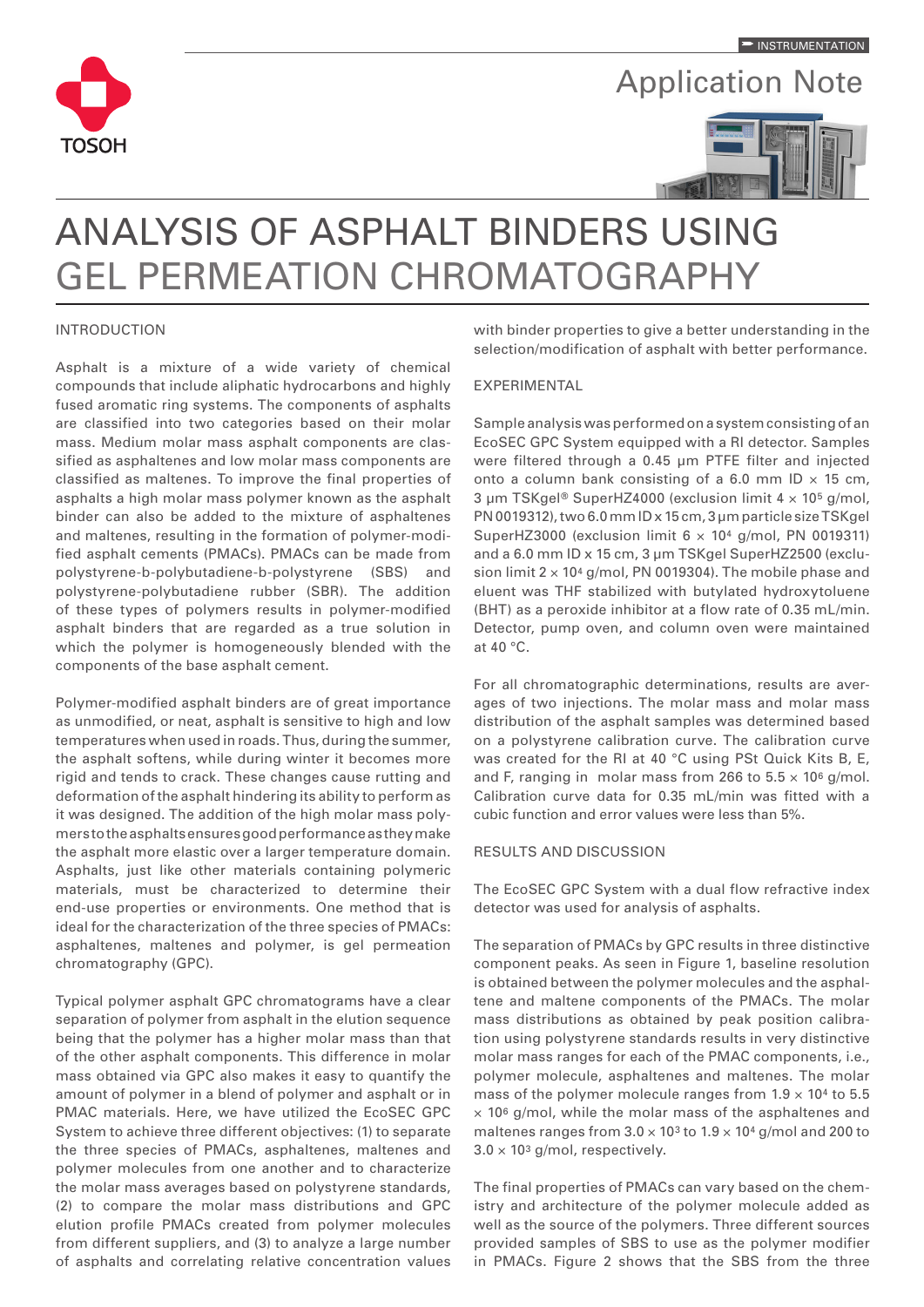different sources vary in polymeric size. Furthermore the SBS sample from Company B results in a single GPC peak while the SBS samples from Company A and Company F are bimodal. The molar mass of the SBS from Company A is twice as large in molar mass as that from Company B and Company F. The SBS polymer modifier varies between suppliers and thus could result in PMACs with different end-use properties.

The ability to reverse engineer asphalts is important thus a method to determine the amount of polymer in a PMAC is essential. To estimate the accuracy and feasibility of using GPC for the analysis of the percentage of polymer in an asphalt mixture compared to the asphaltenes and maltenes, different known amounts of SBS polymer from Company A were mixed with asphaltenes and maltenes and then analyzed via GPC to prove that the chromatogram accurately reflects the change in concentration.

GPC ELUTION PROFILE AND MOLAR MASS AVERAGES OF SBS POLY-MER FROM THREE DIFFERENT SUPPLIERS





GPC ELUTION PROFILE AND MOLAR MASS AVERAGES OF PMAC

GPC ELUTION PROFILE AND MOLAR MASS AVERAGES OF ASPHALTS WITH DIFFERENT CONCENTRATIONS OF SBS POLYMER FROM COMPANY A



#### RELATIVE CONCENTRATIONS OF COMPONENTS IN SPIKED SBS ASPHALT MIXTURES

|                            | 1000-300K % | 300-45K % | 45-19K % | Total poymer (%) Asphaltene (%) |       | Maltene (%) |
|----------------------------|-------------|-----------|----------|---------------------------------|-------|-------------|
| <b>ASPHALT</b>             |             |           | 0.034    | በ በ34                           | 17.48 | 82.48       |
| $ASPHALT+1\%$              |             | 0.18      | N N9     | 0.99                            | 17.24 | 81.77       |
| $ASPHALT+2%$<br><b>SBS</b> | 1.46        | 0.43      | 0.13     | 2.03                            | 17.17 | 80.80       |
| $ASPHALT + 5%$<br>SBS      | 3.48        | 1.08      |          | 476                             | 16.17 | 78.47       |
| $ASPHALT+10\%$             | 7.77        | 2.46      | 0.28     | 10.51                           | 15.87 | 73.61       |
|                            |             |           |          |                                 |       |             |